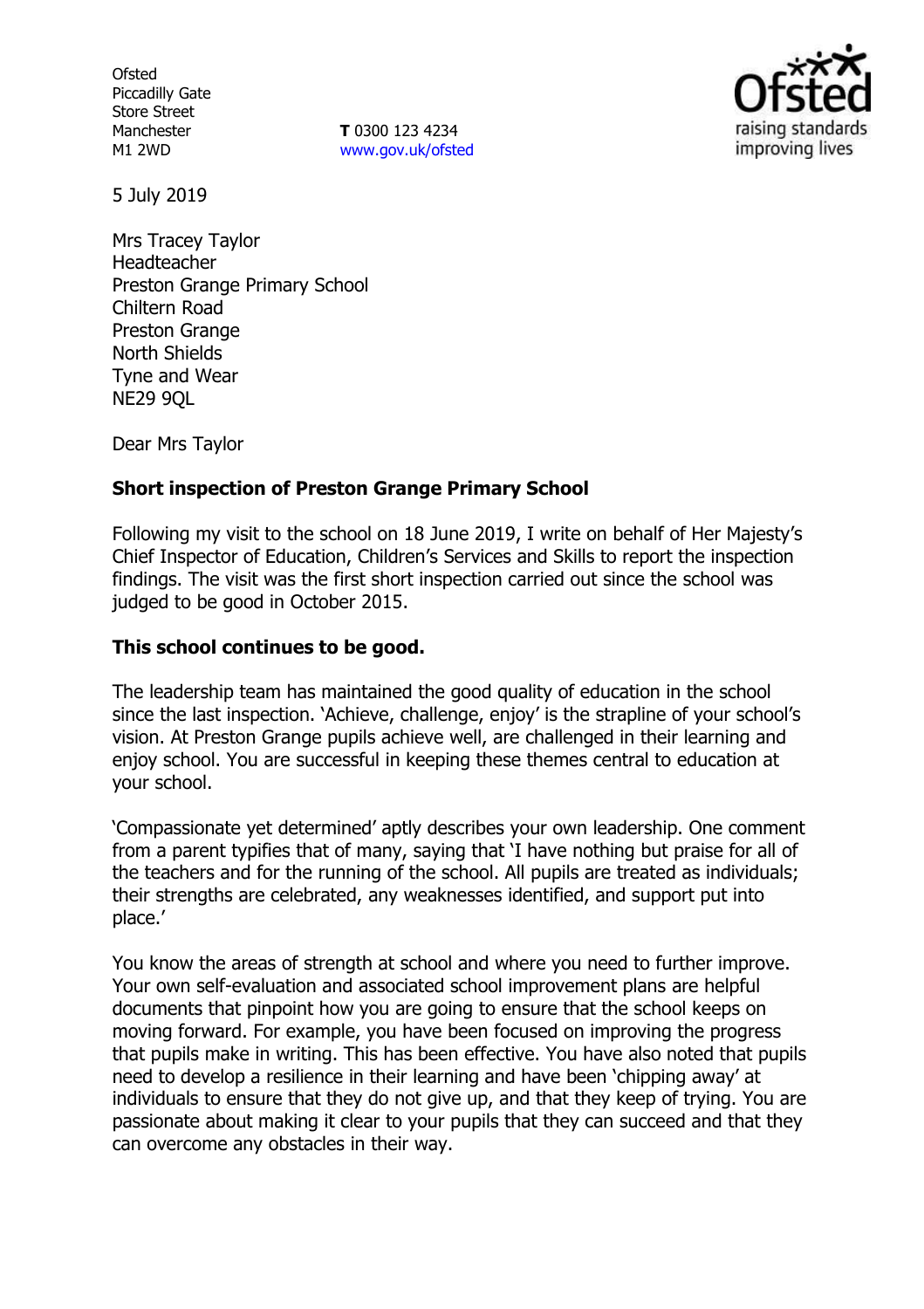

Teaching at your school is characterised by a strong level of consistency. You work together effectively as a whole staff team to ensure that policies are developed that work at your school, and that everyone implements them. A striking example of this is the way in which pupils are challenged in classrooms. All pupils know that they need to work towards 'green for good' and then 'blue for brilliant'. Teachers know that they must shape learning by checking for any misconceptions on the part of the pupils. They return to these specific aspects of learning in the next lesson. Teachers help pupils to 'share, hone, improve and edit, focus on next steps, and extend their learning, ('SHINE') effectively.

Your school is an inclusive and caring community. Recently, the school 'owl logo' has been altered to include a rainbow flag as a background. This is because you and the school community wanted to underline the fact that all different types of family are welcomed and celebrated at school, and to make it clear to pupils that some families have two mums or two dads. Similarly, you ensure that pupils have an understanding of different cultures, different religions, and different abilities. As such, you are preparing your pupils well for life in modern Britain.

Staff morale is high. You care about your staff and want to see them develop in their careers. You make sure that there are opportunities available for them and support them in their development. You trust your members of staff and this is reciprocated. The governing body is effective. Members are skilled and experienced. You receive support and challenge from them in equal measure.

Parents are positive about communication with the school. Several told me that they 'always know what is going on' and that they 'appreciate tweets about what is happening at school'. They spoke animatedly about opportunities to learn about phonics and early mathematics teaching. They also appreciate hints and tips about e-safety that they receive, which help them to keep their children safe online.

You are not complacent and, under the direction of the governing body, you have been effective in addressing the areas for improvement as noted during the previous inspection. For example, the quality of teaching in mathematics has much improved and the progress that pupils make in this subject is now strong.

As a headteacher who knows her school, your development plans have identified several areas for further improvement. However, I also noted the relatively small number of pupils that reach higher standards in reading, writing and mathematics, given the ability of pupils at your school. Too few of your middle-ability pupils make the leap to reach these standards across their time with you. You are also aware that an increased focus on the progress that pupils make in subjects other than reading, writing and mathematics is needed. Nonetheless, you have a track record of school improvement; since the previous inspection there has been a positive step change in the progress that pupils make from their different starting points in both reading and mathematics.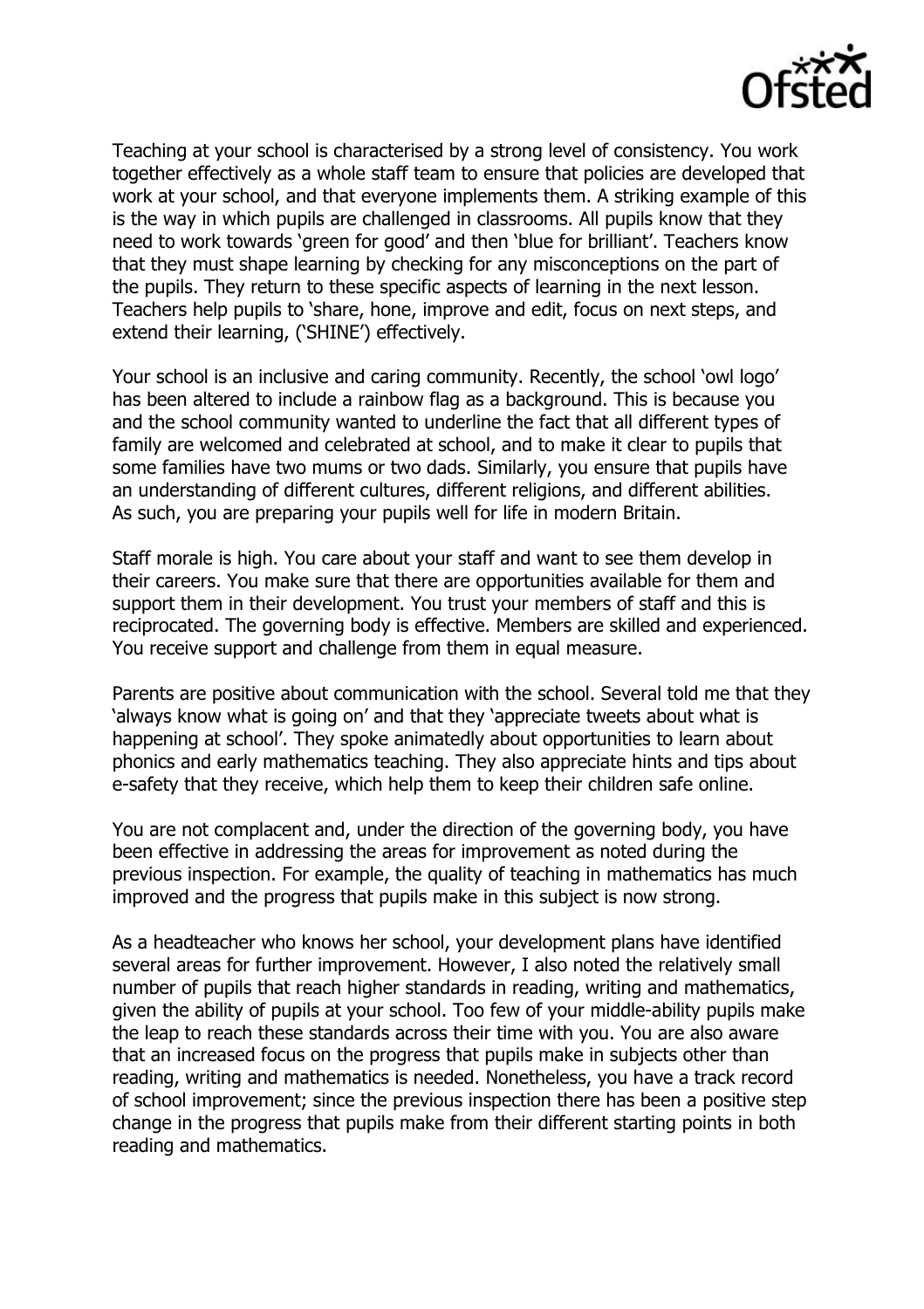

# **Safeguarding is effective.**

Your website states that you 'firmly believe that happy children learn best'. Your focus on ensuring that pupils are safe and happy is effective and helps them to remain focused on their learning. Your 'castle system' helps you to foster a cohesive and happy community. Pupils in each class are divided into teams, each of which is assigned a castle as a name. Pupils in each castle team earn points for hard work, effort, behaviour, and for contributing to the school community. What is more, pupils are taught certain themes and subjects through their castle teams. Together, children from Nursery through to pupils in Year 6 learn about keeping themselves safe, and the importance of healthy eating, for example. As a result, pupils from different year groups know each other well. This supports the caring ethos evident at your school.

Pupils are courteous and polite. They behave well in classrooms and move sensibly around the building. Pupils say that there is little bullying and that teachers deal effectively with any unkind words that are ever used. Parents and members of staff agree. They overwhelmingly state that pupils are safe at school and that adults at school are effective in keeping pupils safe.

You have ensured that all safeguarding arrangements are fit for purpose. Current checks on the suitability of adults to work with pupils are thorough. Staff training for issues linked to safeguarding is comprehensive. You have made sure that systems are in place to support any pupils and families that are particularly vulnerable. You work effectively with the leader of well-being, guidance and support to support families and to ensure that other agencies are involved should this be needed.

Parents with whom I spoke said that you use a variety of strategies to encourage and reward good behaviour and strong attendance. Last year you noted that rates of attendance slipped, and you acted swiftly to arrest this decline. Attendance continues to improve and the number of pupils that are persistently absent is decreasing. The curriculum that you offer, the care that is given, and the implementation of appropriate policies and procedures all combine to ensure that the safety of pupils has a high priority at school.

#### **Inspection findings**

- As part of the inspection I wanted to find out how pupils with special educational needs and/or disabilities (SEND) are supported. Your special educational needs coordinator (SENCo) is highly organised and has ensured that effective systems are in place for identifying pupils with SEND. Your school has specific expertise in supporting pupils with dyslexia. Within school there is a clear line of sight between any support plans that are in place for individual pupils and the provision that they are receiving, either in classrooms or in small-group work. Additional documentation for teachers and teaching assistants about how to meet individual pupils' needs is helpful.
- During the inspection I listened to some pupils with SEND read, in addition to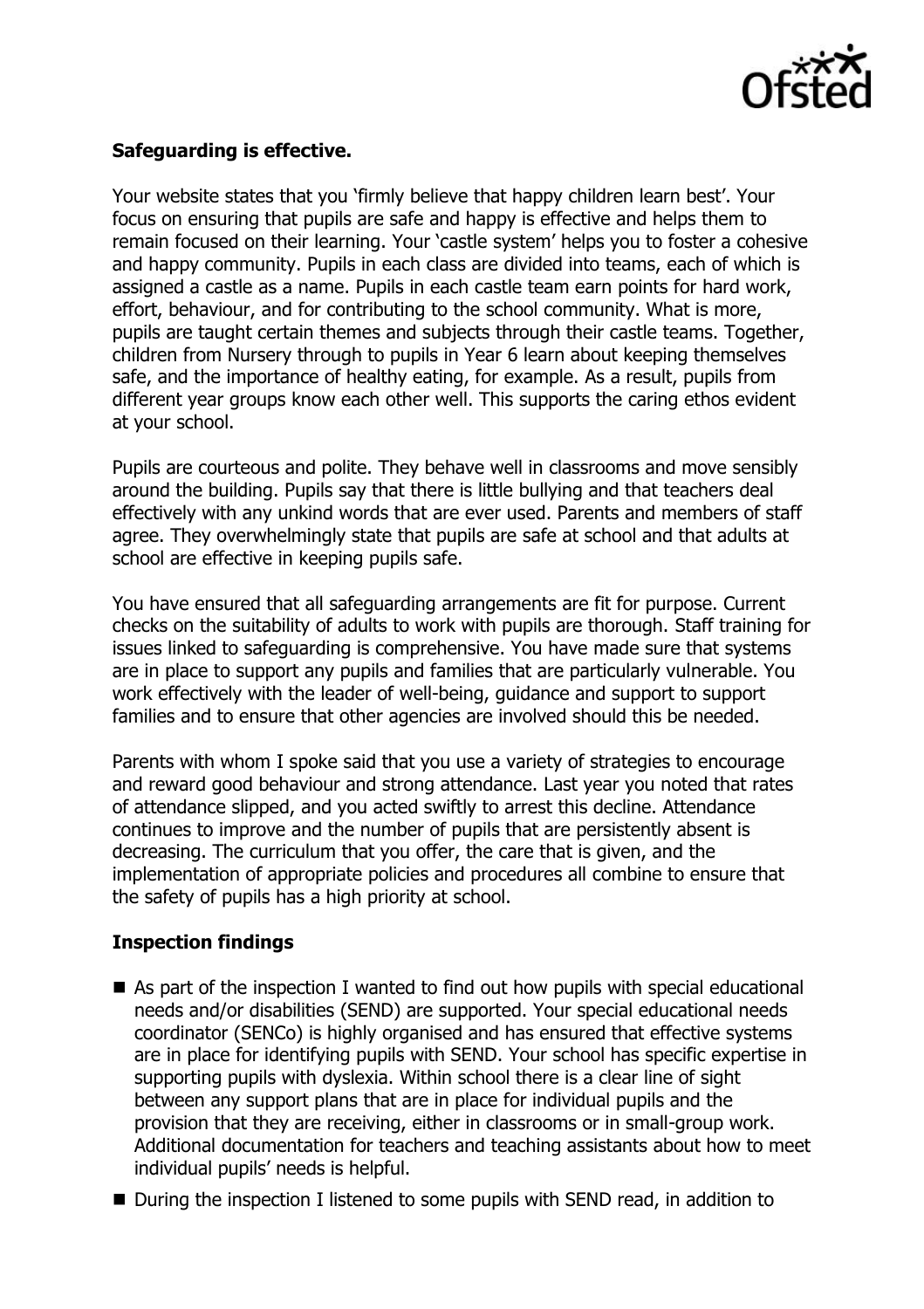

some pupils whose standards in reading are below average. Teaching assistants are effective in supporting these pupils. These members of staff have a strong understanding of how to teach phonics. They question pupils well to help to move them on in their reading, either in their phonics skills or in their comprehension of texts.

- $\blacksquare$  I also wanted to focus on how well writing is taught at school. This is because historically pupils have made less progress in this subject than in reading and mathematics. The leadership of writing at school is now effective. No stone has been left unturned in seeking to improve this area of school life. You have a wellthought-out plan to improve writing, and inspection evidence confirms that this is having a positive impact. Pupils are writing with increasing fluency, accuracy and in a range of different styles. Right through the school there is an emphasis on developing writing skills, from developing gross and fine motor skills in Nursery and Reception through to pupils in key stage 2 being supported to write with confidence, while including a variety of linguistic structures.
- The development of 'free writing' is of note. Here, pupils write creatively, at length, without the constraints of a list of success criteria. At your school, not only do pupils continue to use a variety of structures in their writing, they have developed more of a love of writing. This, combined with more focused work in literacy books, is helping your pupils to make greater gains in this subject. The progress that pupils make in writing, although improving as a result of the strategies that you have put into place, still lags behind that of reading and mathematics, however.
- Another line of enquiry was linked to the teaching of mathematics. Pupils have been making increasingly strong progress in this area. At your school pupils benefit from a structured approach that is consistently applied. Teachers ensure that pupils think deeply about mathematical concepts, talk through their thinking, and apply their knowledge well when solving problems. During the inspection, pupils were able to tell me with confidence exactly what they were learning and exactly how to perform the calculations that were the focus of the lesson.
- $\blacksquare$  The senior leader with responsibility for mathematics has a strong understanding of the subject. Plans for further improvement are based on a detailed analysis of past achievement data. This leader has ensured that teachers plan well so that pupils with different levels of understanding are pushed forward in their learning.
- Your website highlights the emphasis that you place on subjects other than English and mathematics and I wanted to see how you ensure that pupils develop their knowledge across the curriculum. Although a wide range of subjects are studied, you and your team have audited the curriculum and have concluded that developments are required. I agree. In some subjects, progress across year groups can be seen, but this is not consistent. In geography, for example, pupils develop a deeper understanding of subject-specific vocabulary across key stage 2. However, as you highlighted, 'teachers plan for topics and not necessarily for progress'. This was evident from exercise books and when speaking to pupils. Subjects were often 'shoe horned' into topics without reference to progress in knowledge or skills of these subject areas.
- Although not a focus for this inspection, I noticed the improvements that have